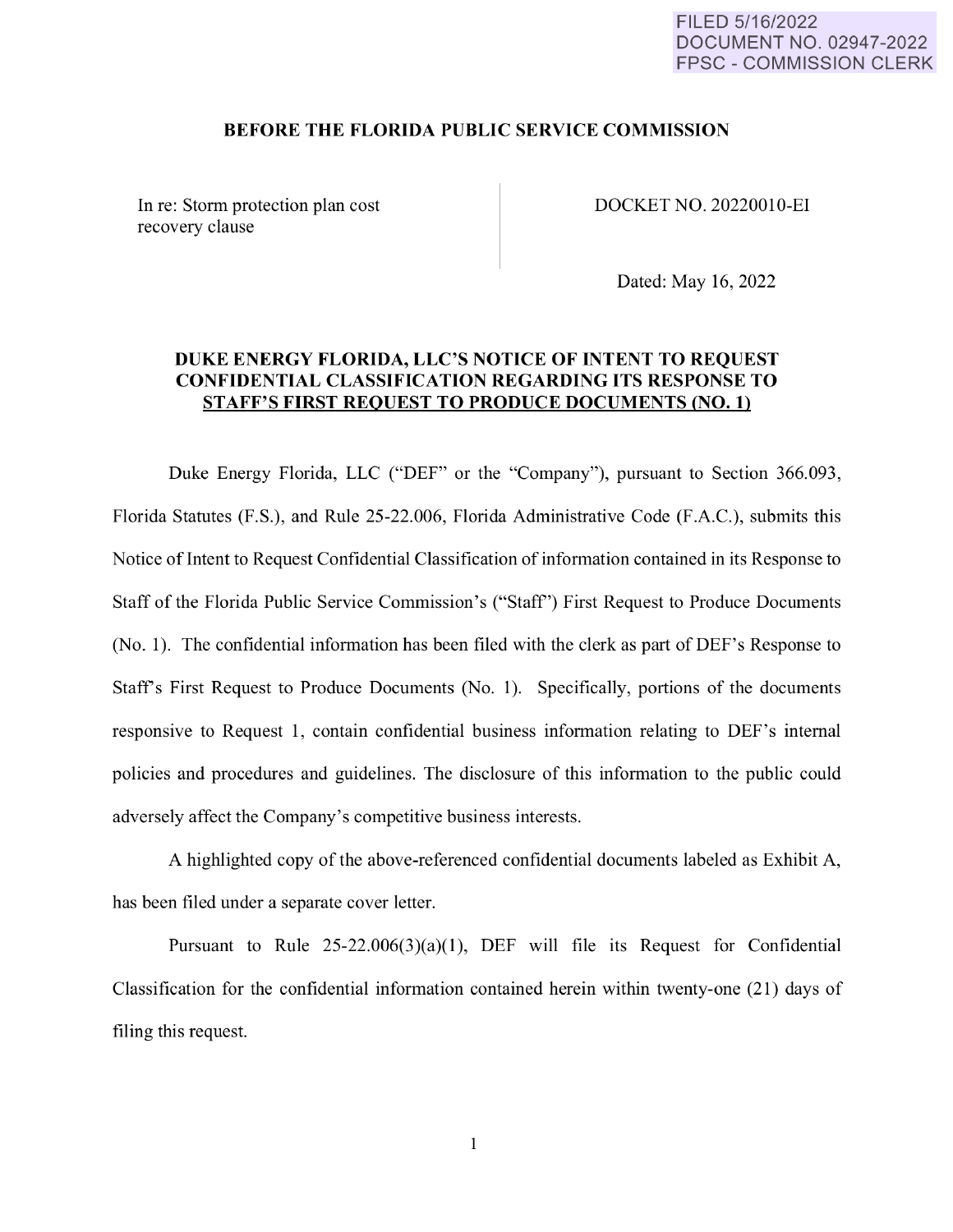Respectfully submitted,

*s/ Matthew R. Bernier* 

# **DIANNE M. TRIPLETT**

 Deputy General Counsel 299 1st Avenue North St. Petersburg, Florida 33701 T: (727) 820-4692 F: (727) 820-5041 E: [dianne.triplett@duke-energy.com](mailto:dianne.triplett@duke-energy.com)

### **MATTHEW R. BERNIER**

Associate General Counsel

- T: (850) 521-1428
- F: (727) 820-5041
- E: [matthew.bernier@duke-energy.com](mailto:matthew.bernier@duke-energy.com)

#### **STEPHANIE A. CUELLO**

Senior Counsel

- T: (850) 521-1425
- F: (727) 820-5041
- E: [stephanie.cuello@duke-energy.com](mailto:stephanie.cuello@duke-energy.com) [FLRegulatoryLegal@duke-energy.com](mailto:FLRegulatoryLegal@duke-energy.com)

106 East College Avenue, Suite 800 Tallahassee, Florida 32301

Attorneys for Duke Energy Florida, LLC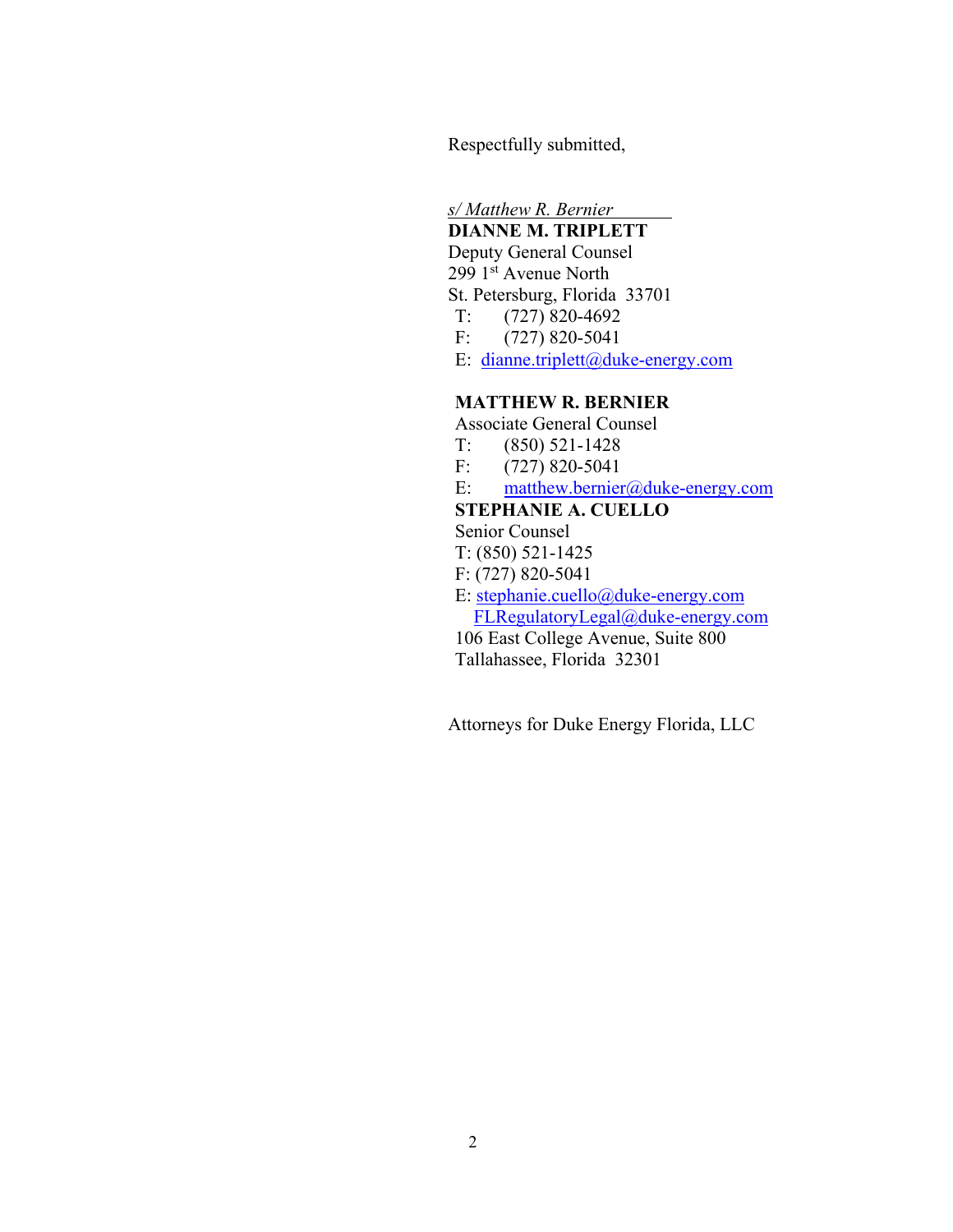## **CERTIFICATE OF SERVICE Docket No. 20220010-EI**

I HEREBY CERTIFY that a true and correct copy of the foregoing has been furnished to the following by electronic mail this  $16<sup>th</sup>$  day of May, 2022, to all parties of record as indicated below.

|                                           | $57$ Interactive IX. Defined                                                                                                                                                                                                                                                                                                                                                                                                                                                          |
|-------------------------------------------|---------------------------------------------------------------------------------------------------------------------------------------------------------------------------------------------------------------------------------------------------------------------------------------------------------------------------------------------------------------------------------------------------------------------------------------------------------------------------------------|
|                                           | Attorney                                                                                                                                                                                                                                                                                                                                                                                                                                                                              |
| Bianca Lherisson /Shaw Stiller            | Charles Rehwinkel / Richard Gentry                                                                                                                                                                                                                                                                                                                                                                                                                                                    |
| Office of General Counsel                 | Office of Public Counsel                                                                                                                                                                                                                                                                                                                                                                                                                                                              |
| FL Public Service Commission              | c/o The Florida Legislature                                                                                                                                                                                                                                                                                                                                                                                                                                                           |
| 2540 Shumard Oak Blvd.                    | 111 W. Madison St., Room 812                                                                                                                                                                                                                                                                                                                                                                                                                                                          |
| Tallahassee, FL 32399-0850                | Tallahassee, FL 32399-1400                                                                                                                                                                                                                                                                                                                                                                                                                                                            |
| blheriss@psc.state.fl.us                  | rehwinkel.charles@leg.state.fl.us                                                                                                                                                                                                                                                                                                                                                                                                                                                     |
| sstiller@psc.state.fl.us                  | gentry.richard@leg.state.fl.us                                                                                                                                                                                                                                                                                                                                                                                                                                                        |
|                                           | morse.stephanie@leg.state.fl.us                                                                                                                                                                                                                                                                                                                                                                                                                                                       |
| Kenneth Hoffman                           | christensen.path@leg.state.f1.us                                                                                                                                                                                                                                                                                                                                                                                                                                                      |
| Florida Power & Light                     | pirrello.anastacia@leg.state.fl.us                                                                                                                                                                                                                                                                                                                                                                                                                                                    |
| 134 West Jefferson St.                    | wessing.mary@leg@state.fl.us                                                                                                                                                                                                                                                                                                                                                                                                                                                          |
| Tallahassee, FL 32301-1713                |                                                                                                                                                                                                                                                                                                                                                                                                                                                                                       |
| ken.hoffman@fpl.com                       | Paula K. Brown                                                                                                                                                                                                                                                                                                                                                                                                                                                                        |
|                                           | Tampa Electric Company                                                                                                                                                                                                                                                                                                                                                                                                                                                                |
| Christopher T. Wright                     | <b>Regulatory Affairs</b>                                                                                                                                                                                                                                                                                                                                                                                                                                                             |
| Florida Power & Light                     | P.O. Box 11                                                                                                                                                                                                                                                                                                                                                                                                                                                                           |
| 700 Universe Boulevard (JB/LAW)           | Tampa, FL 33601-0111                                                                                                                                                                                                                                                                                                                                                                                                                                                                  |
| Juno Beach FL 33408-0420                  | regdept@tecoenergy.com                                                                                                                                                                                                                                                                                                                                                                                                                                                                |
| $(561) 691 - 7144$                        |                                                                                                                                                                                                                                                                                                                                                                                                                                                                                       |
| $(561) 691 - 7135$                        | J. Wahlen / M. Means                                                                                                                                                                                                                                                                                                                                                                                                                                                                  |
| christopher.wright@fpl.com                | Ausley McMullen                                                                                                                                                                                                                                                                                                                                                                                                                                                                       |
|                                           | Tampa Electric                                                                                                                                                                                                                                                                                                                                                                                                                                                                        |
| James W. Brew / Laura W. Baker            | P.O. Box 391                                                                                                                                                                                                                                                                                                                                                                                                                                                                          |
| White Springs DBA PCS Phosphate           | Tallahassee, FL 32302                                                                                                                                                                                                                                                                                                                                                                                                                                                                 |
| Stone Mattheis Xenopoulos & Brew, P.C.    | jwahlen@ausley.com                                                                                                                                                                                                                                                                                                                                                                                                                                                                    |
| 1025 Thomas Jefferson Street, N.W.        | mmeans@ausley.com                                                                                                                                                                                                                                                                                                                                                                                                                                                                     |
| Suite 800 West                            |                                                                                                                                                                                                                                                                                                                                                                                                                                                                                       |
| Washington, DC 20007-5201                 | Jon Moyle Jr./ M. Qualls                                                                                                                                                                                                                                                                                                                                                                                                                                                              |
| jbrew@smxblaw.com                         | <b>FIPUG</b>                                                                                                                                                                                                                                                                                                                                                                                                                                                                          |
| lwb@smxblaw.com                           | Moyle Law Firm                                                                                                                                                                                                                                                                                                                                                                                                                                                                        |
|                                           | 118 North Gadsden St.                                                                                                                                                                                                                                                                                                                                                                                                                                                                 |
| Peter J. Mattheis                         | Tallahassee, FL 32301                                                                                                                                                                                                                                                                                                                                                                                                                                                                 |
| Michael K. Lavanga                        | $\text{imovle}\xspace(\text{movle}\xspace(\text{movle}\xspace(\text{mov:}\xspace(\text{mov:}\xspace(\text{mov:}\xspace(\text{mov:}\xspace(\text{mov:}\xspace(\text{mov:}\xspace(\text{mov:}\xspace(\text{mov:}\xspace(\text{mov:}\xspace(\text{mov:}\xspace(\text{mov:}\xspace(\text{mov:}\xspace(\text{mov:}\xspace(\text{mov:}\xspace(\text{mov:}\xspace(\text{mov:}\xspace(\text{mov:}\xspace(\text{mov:}\xspace(\text{mov:}\xspace(\text{mov:}\xspace(\text{mov:}\xspace(\text{m$ |
| Joseph R. Briscar                         | mqualls@moylelaw.com                                                                                                                                                                                                                                                                                                                                                                                                                                                                  |
| Stone, Mattheis, Xenopoulos, & Brew P.C.  |                                                                                                                                                                                                                                                                                                                                                                                                                                                                                       |
| Nucor                                     | Corey Allain                                                                                                                                                                                                                                                                                                                                                                                                                                                                          |
| 1025 Thomas Jefferson Street, NW          | Nucor                                                                                                                                                                                                                                                                                                                                                                                                                                                                                 |
| Eighth Floor, West Tower                  | 22 Nucor Drive                                                                                                                                                                                                                                                                                                                                                                                                                                                                        |
| Washington, DC 20007                      | Frostproof, FL 33843                                                                                                                                                                                                                                                                                                                                                                                                                                                                  |
| pjm@smxblaw.com                           | corey.allain@nucor.com                                                                                                                                                                                                                                                                                                                                                                                                                                                                |
| mkl@smxblaw.com                           |                                                                                                                                                                                                                                                                                                                                                                                                                                                                                       |
| jrb@smxblaw.com                           | <b>Beth Keating</b>                                                                                                                                                                                                                                                                                                                                                                                                                                                                   |
|                                           | Gunster, Yoakley, & Stewart, P.A.                                                                                                                                                                                                                                                                                                                                                                                                                                                     |
| Michelle Napier                           | <b>FPUC</b>                                                                                                                                                                                                                                                                                                                                                                                                                                                                           |
| Director, Regulatory Affairs Distribution | 215 South Monroe Street, Suite 601                                                                                                                                                                                                                                                                                                                                                                                                                                                    |
| <b>FPUC</b>                               | Tallahassee, FL 32301                                                                                                                                                                                                                                                                                                                                                                                                                                                                 |

# *s/ Matthew R. Bernier*